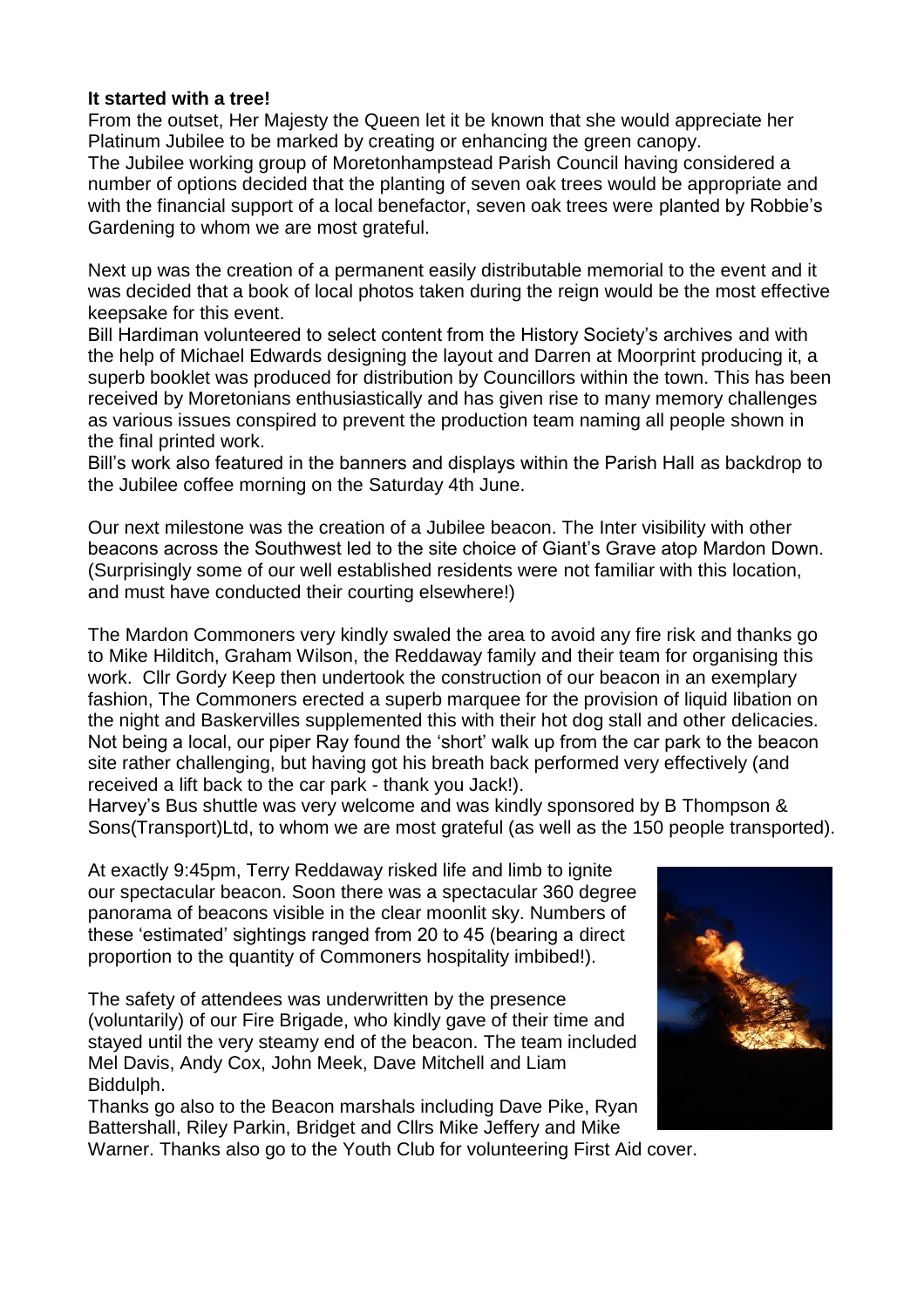Next morning Liz Prince led a group of MAPS volunteers to litter pick the Beacon site and thanks to the generous donations of litter bins by Bradfords and the good behaviour of all those attending, very little litter was found.

Contemporaneously the Moreton Bake Off (MBO) team was up to their armpits in cake, sausage rolls, flapjacks and all items essential to a proper Jubilee celebration. Friday evening saw the Parish Hall decorated by Bill Hardiman and his team with photos of Old Moreton and Melinda Schwakhofer preparing her memory blanket and installation for the children. Anita Pike and Rebecca Jameson decorated the Hall with pictures created by the Primary School children. Outside, Cllrs Richard Short and Mike Warner led a team to install bunting in Fore Street. The team included David Gould, Matt Parkin, Dave Pike, Jack and Jess and once the installation was complete, all retired to consider the next phase of the plan in the courtyard of the Horse.

Saturday saw the MBO team delivering their exquisite products to the Parish Hall for consumption at the Jubilee coffee morning and for the afternoon Children's Tea Party. We are really grateful to all bakers and helpers including inter alia Jo Wymer, Linda Collier, Miranda Alheusen, Iris Westcott, Anne Short, Marilyn Chudley, Kathy Warner, Tamara Magris, Malene Christian, Brenda Jeffery, Rosie Pike, Sam Parkin, Penny Simpson, Margaret Spittles, Sylvie Gowers, Shirley Reddaway and Christine Walton. Chief Cake Coordinator Sam Parkin ensured that an adequate balance was maintained between morning and afternoon consumables and for the afternoon both the Horse and

Berto's very kindly supplied pizzas which disappeared very quickly after serving.

The traditional long table layout was adopted for the afternoon tea and soon provisions were shuttling out of the Parish Hall kitchen and delivered to excited young residents who consumed them with relish. The afternoon tea team included Sarah Abraham, Rebecca Jameson, Anita Pike, Ruth Sims, Denise Thomas and Juliet Tajima. A special thank you to our youngest helpers Taylor and Mason Biddulph.

There was some residual cake, which the Parkin family transported up to Coppelia, thus ensuring that absolutely nothing was wasted.

From midmorning, Tim Hills and the Carnival committee had kindly moved their Fun Day to coincide with the Jubilee celebrations and despite pretty inclement weather, beneath the gazebos people were signing up for the dog events and the other activities.

Sincere thanks go to the whole Committee and their helpers and especially to Nicola for the dog show side. A substantial amount was raised and

everybody went away wet and happy.

Frank and the Motor Museum team provided a car display at the top corner of the sentry featuring iconic British brands for which our thanks and especially to George McGregor, who very kindly volunteered to show his late father's beautiful Aston Martin (giving up time over his 21st birthday weekend!).

Julie Stansfield and the bell ringing team rang the church bells prior to the Jubilee service led by Reverend Sue at 3:00pm and at the conclusion of this, she led a small group to dedicate the